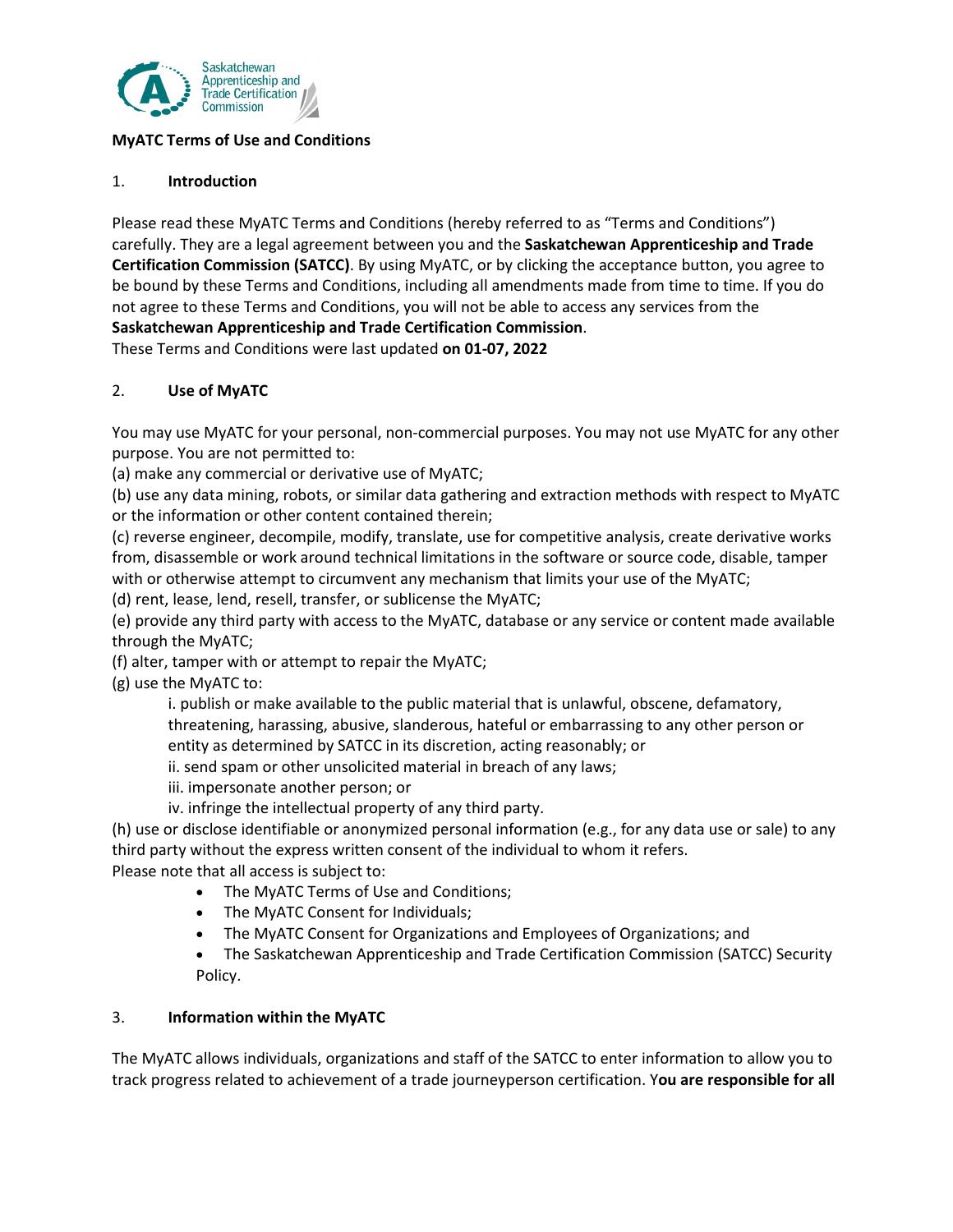## **information entered by you and all your choices on how the information is used and displayed within the system.**

The MyATC includes you to upload attachments and may include content from third party services that regarding your MyATC account. When you connect a third party device, an additional pop-up may be presented with respect to the applicable device connectivity terms and conditions. The SATCC does not verify, check or monitor the User Entered Information or how you are using or displaying the information within the system. You will be able to amend User Entered Information, but will not be able to amend, change or delete information that is sourced from other service Providers of the SATCC. If you note an error in the information provided by other service providers, please contact the SATCC.

# 4. **Other Content**

You agree that the SATCC is not liable in any way for the validity, accuracy, completeness, integrity, quality and timeliness of any information or other content available through MyATC, and that your use or non-use of, and your reliance or non-reliance on, any such information or other content is at your own risk.

## 5. **Registration Information, User IDs and Passwords**

Please see the MyATC Consent for privacy statements and the SATCC Security Policy. You are entirely responsible for all usage or activity on MyATC, by users using your Saskatchewan Account, MyATC account or password, including but not limited to use of your password by any third party. The SATCC will not be responsible for any unauthorized use of your Saskatchewan Account, or MyATC Account user ID or password.

## **Termination of Access to MyATC Account**

The SATCC may, in its sole discretion, terminate or suspend your access to all or any part of MyATC at any time, with or without notice, for any reason, including, without limitation, breach of these Terms and Conditions. Without limiting the generality of the foregoing, any fraudulent, abusive, or otherwise illegal activity, or activity that may otherwise affect the enjoyment of MyATC or access to MyATC by others, may be grounds for termination of your access to all or part of MyATC at the sole discretion of SATCC.

The SATCC will suspend your MyATC account if you do not sign into your account within a 60-month period. Once your account is suspended, you must reactivate your account within 180 days from the date of suspension to recover your account and information. After the 180 days, you must contact the SATCC to re-instate or access information contained with your MyATC account. Cancellation of your apprenticeship may result in the closing of your MyATC account which may require you to re-register for the MyATC service if access is required again.

## 7. **Intellectual Property Right**

Except as otherwise provided herein, nothing in these Terms and Conditions vest or transfer any intellectual property rights including text, images and source code, and trade-mark rights in material used as trade-marks, including text, logos and icons, in or to you and any use, alteration, or replication is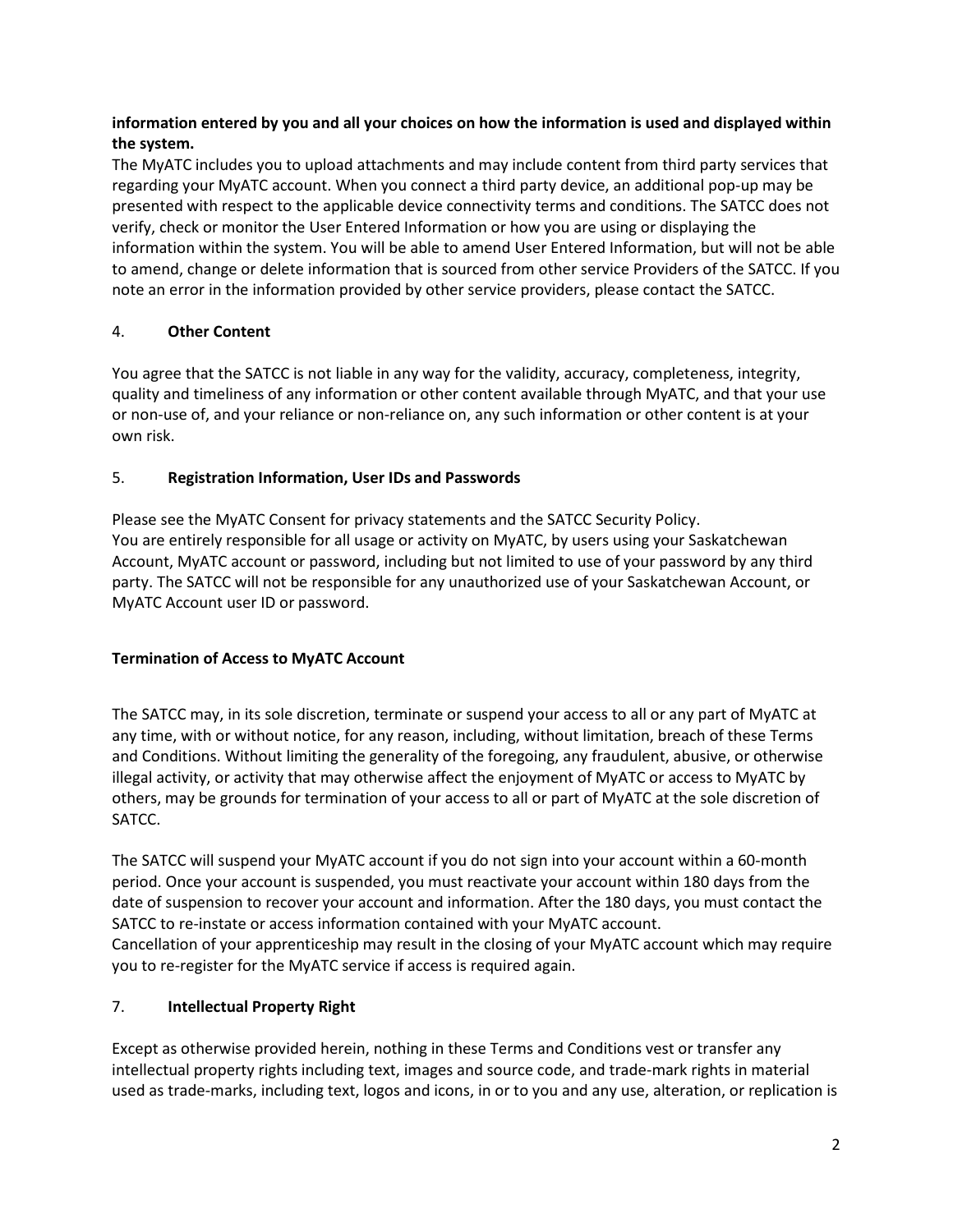a violation of these Terms and Conditions and applicable Canadian and international intellectual property laws.

You agree to not take any action to jeopardize, limit or interfere with the SATCC or intellectual property rights, including making copies of copyright protected material and using or challenging SATCC's trademarks.

Certain materials or information available to you through the MyATC or through links to third party websites may be subject to third party intellectual property rights. All such intellectual property rights are and shall remain the property of their respective owners or creators (as the case may be). You acknowledge and agree that the SATCC is not responsible for the accuracy, completeness or content provided by or on behalf of third parties.

Trademarks, service marks and logos used in MyATC are the trademarks, service marks, or logos of their respective owners. Nothing on MyATC should be construed as granting any license or right to use any trademark, service mark, or logo displayed in MyATC without the express written permission of the SATCC or the third party that may own the trademark, service mark, or logo.

## 8. **Links to Other Site**

Links from or to internet sites outside the MyATC are meant for convenience only and your access to them is at your own risk. The publishers of the outside sites manage their content, which is not reviewed or approved by the SATCC. These links are not endorsements, guarantees or recommendations by the SATCC of the products or services offered on those sites. The SATCC cannot guarantee that these links are functional or secure and cannot be held responsible for damages or prejudice of any nature resulting from the use or the content of the other sites connected to MyATC through links.

## 9. **Privacy and Confidentiality**

By agreeing to these Terms and Conditions, you are also agreeing to the MyATC Consent and privacy statements. The MyATC Consent should be reviewed prior to accessing and using MyATC

# 10. **Representations and Warranties**

The SATCC makes no representations, warranties or covenants to any person or entity with respect to MyATC. The SATCC does not give any warranties, guarantees, representations or conditions, whether express, implied, statutory or otherwise (including, without limitation, any warranty as to the accuracy, completeness, currency, or suitability of the information delivered as part of the MyATC, third party information, materials or other content, fitness for a particular purpose, compliance with any description, or non-infringement of third party rights) with respect to the MyATC and all such warranties are hereby disclaimed to the maximum extent permitted by applicable law.

You agree that the international conventions concerning the sale of goods (specifically *The International Sale Of Goods Act* (Saskatchewan)) shall not apply to these Terms and Conditions or the provision of any products and services by the SATCC.

The SATCC does not guarantee that MyATC will be provided or available without interruption or error free. MyATC is delivered through third-party network services providers and you understand that there may be service disruptions or outages.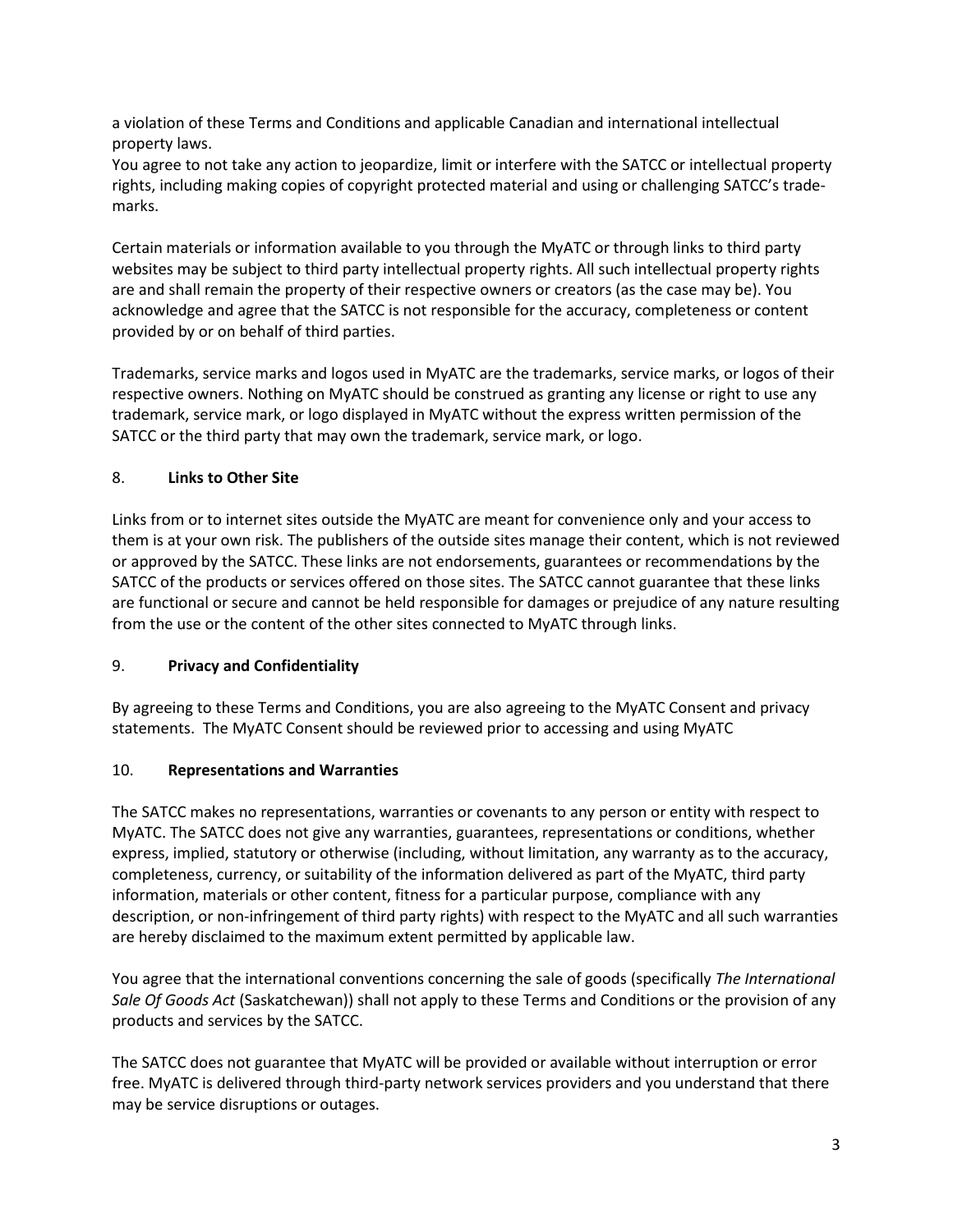### 11. **Limitation of Liability and Indemnity**

**To the maximum extent permitted by applicable law, the SATCC and Government of Saskatchewan, their agents, assigns, employees, contractors, consultants, and service providers, including Solvera Solutions, and their respective successors and assigns shall not be liable to you or any third party for any direct (except as otherwise set out below), indirect, special, incidental, punitive, or consequential damages whatsoever incurred through the use of MyATC. The SATCC and Government of Saskatchewan is not responsible for any use of MyATC by you or any third party, loss of profit, loss of revenue, loss of reputation, or for any business interruption arising out of or in any way related to these Terms and Conditions, your use of, or inability to use, MyATC. The SATCC and Government of Saskatchewan is not responsible for any information, website content or materials made available by or on behalf of third parties whether referenced in the MyATC or otherwise accessible over the internet.**

**The aggregate liability of the SATCC and Government of Saskatchewan in connection with these Terms and Conditions, your use of the MyATC or any other circumstance giving rise to liability shall be limited to direct damages arising out of the bad faith, willful misconduct or gross negligence of the SATCC and Government of Saskatchewan.**

You agree to defend, indemnify, and hold harmless the SATCC and Government of Saskatchewan, its agents, assigns, employees, contractors, consultants, and service providers and their respective successors and assigns, from and against any and all claims, demands, actions, proceedings, liabilities, judgments, penalties whether civil or criminal, taxes, and all costs, liabilities and expenses (including, without limitation, reasonable legal fees on a solicitor client basis) arising out of or relating to your use of MyATC, or that may be incurred by the SATCC and Government of Saskatchewan arising out of, or relating to, your violation of these Terms and Conditions, the misuse or illegal use of MyATC, or any violation by you of applicable law or rights of any third parties (including intellectual property rights), the failure of you to comply with applicable laws and regulations, any errors in any data supplied to the SATCC and Government of Saskatchewan, or your gross negligence or willful misconduct.

## 12. **Governing Law and Jurisdiction**

These Terms and Conditions and any transactions contemplated by these Terms and Conditions shall, in all respects, be construed according to, and the rights and liabilities of the parties shall in all respects be governed exclusively by, the laws of the Province of Saskatchewan without reference to the rules of conflicts of law.

## 13. **Monitoring**

Please note that the SATCC employees reserve the right to monitor and review all communications and data available through MyATC for the purposes of managing MyATC, investigating and troubleshooting incidents, and adding functionality. By accessing the MyATC, you are expressly consenting to these activities.